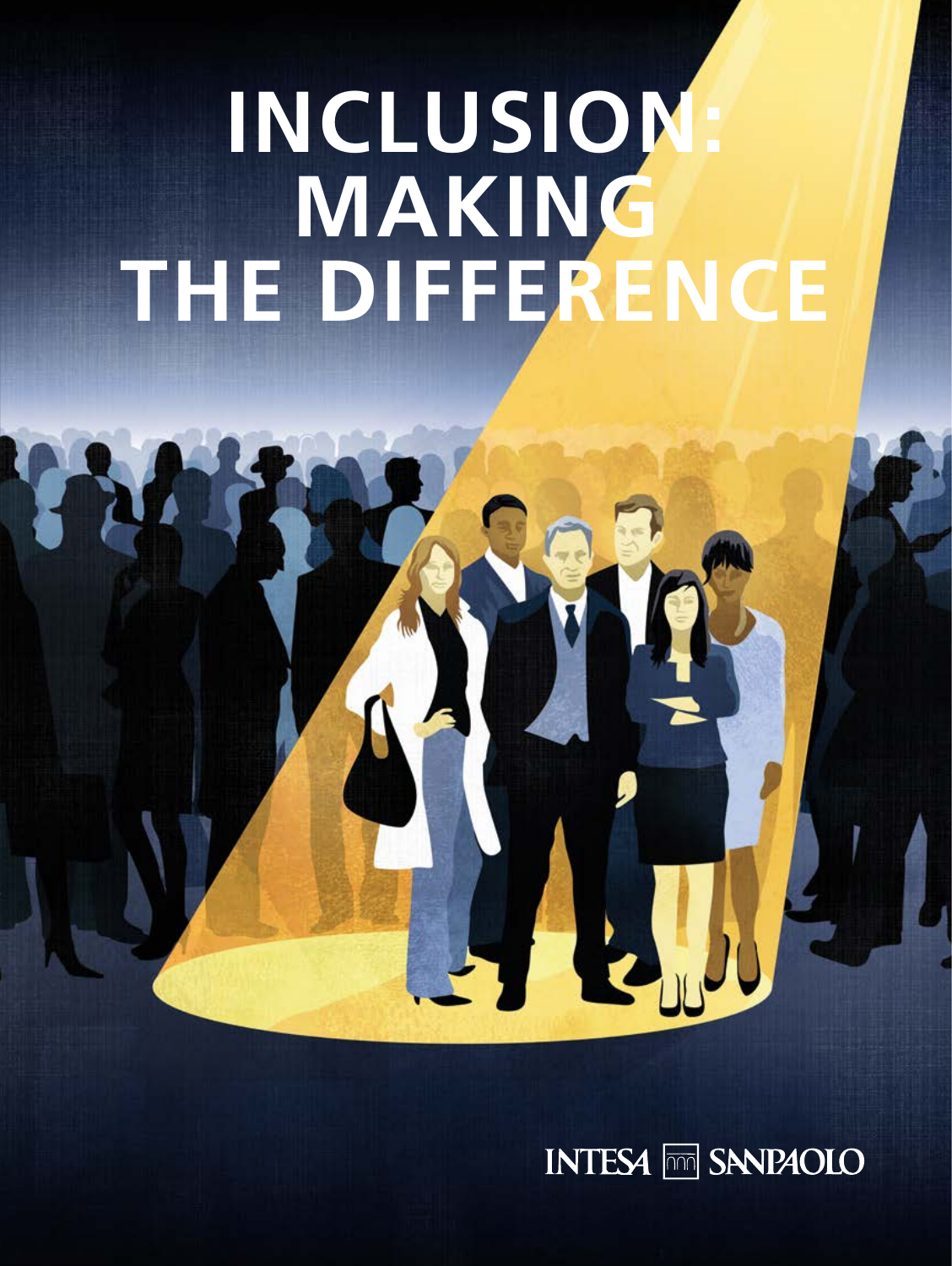### **DIVERSITY IS A UNIVERSAL VALUE**

A unique set of characteristics, ideas, experiences and life choices makes us stand out from other people. We are all different: in who we are, how we think, how we relate to others and how we tackle challenges.

**SOCIAL AND PERSONAL BACKGROUND** 

Unlocking the huge potential of each person is more than just a great opportunity – it's a core objective for all of us.

> $\mathbf O$ **CULTURE**

> > $\bullet$



 $\bullet$ 

 $\bullet$ 

We are committed to embracing everyone for who they are and seek to give each person the opportunity to express their full potential.

**ETHNICITY**

**GENDER**

 $\bullet$ 



**SEXUAL ORIENTATION**

 $\bullet$ 

**C** RELIGION



**BELIEFS**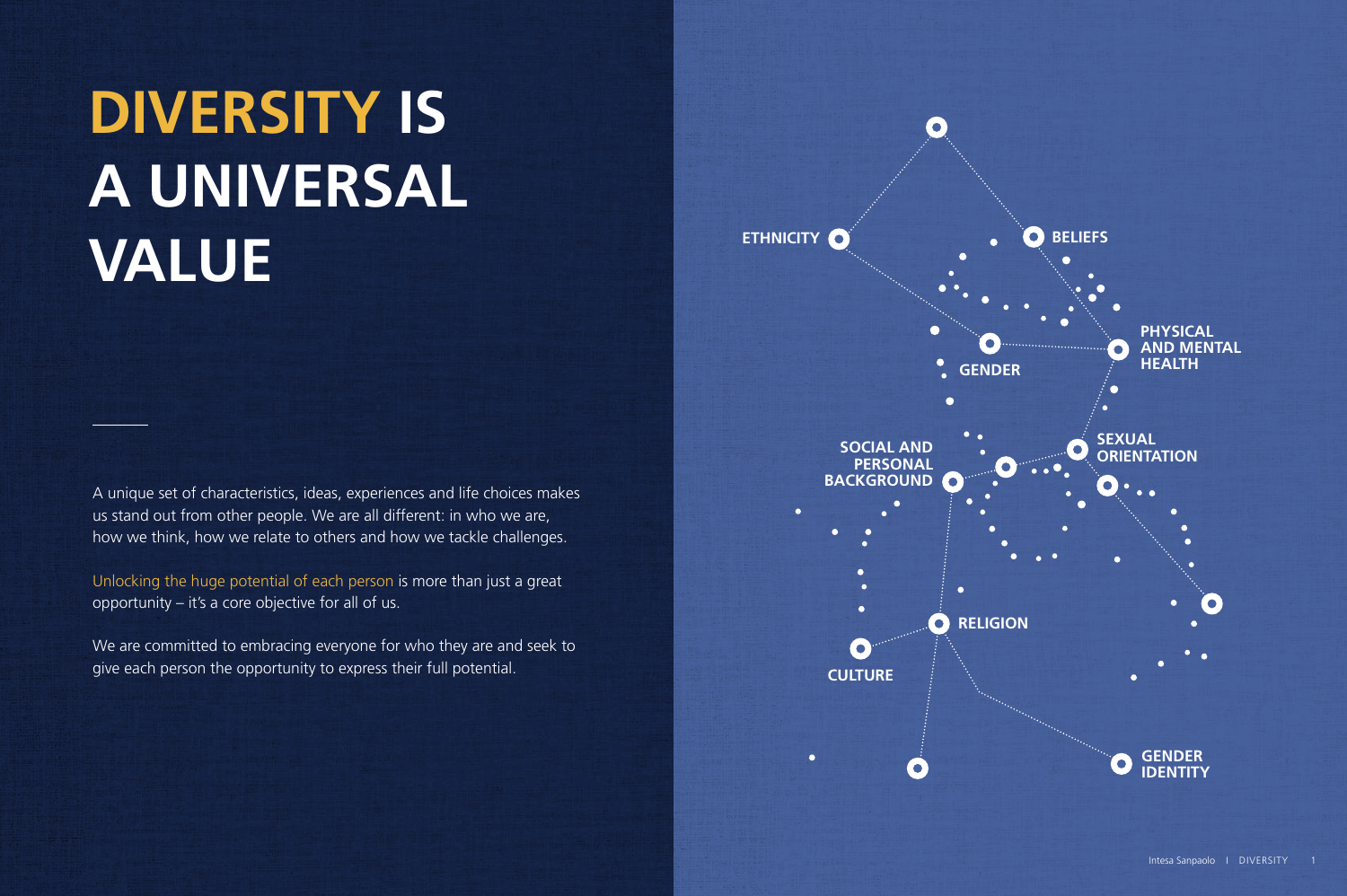2 Intesa Sanpaolo I PRINCIPLES 3

#### **EQUAL OPPORTUNITIES**

### **RESPECT FOR PEOPLE**







## **INCLUSION LEADS TO GROWTH**

Our policy of inclusion encompasses all areas of diversity and means that people can express themselves in a way they feel comfortable with.

An inclusive workplace makes it possible to value each person's contribution and talent on merit, guaranteeing equal opportunities for professional development.

We are committed to promoting an inclusive culture and building a trust-based workplace – one which encourages wellbeing, a sense of belonging and an openness to new ideas. This fuels an ever more dynamic and innovative business.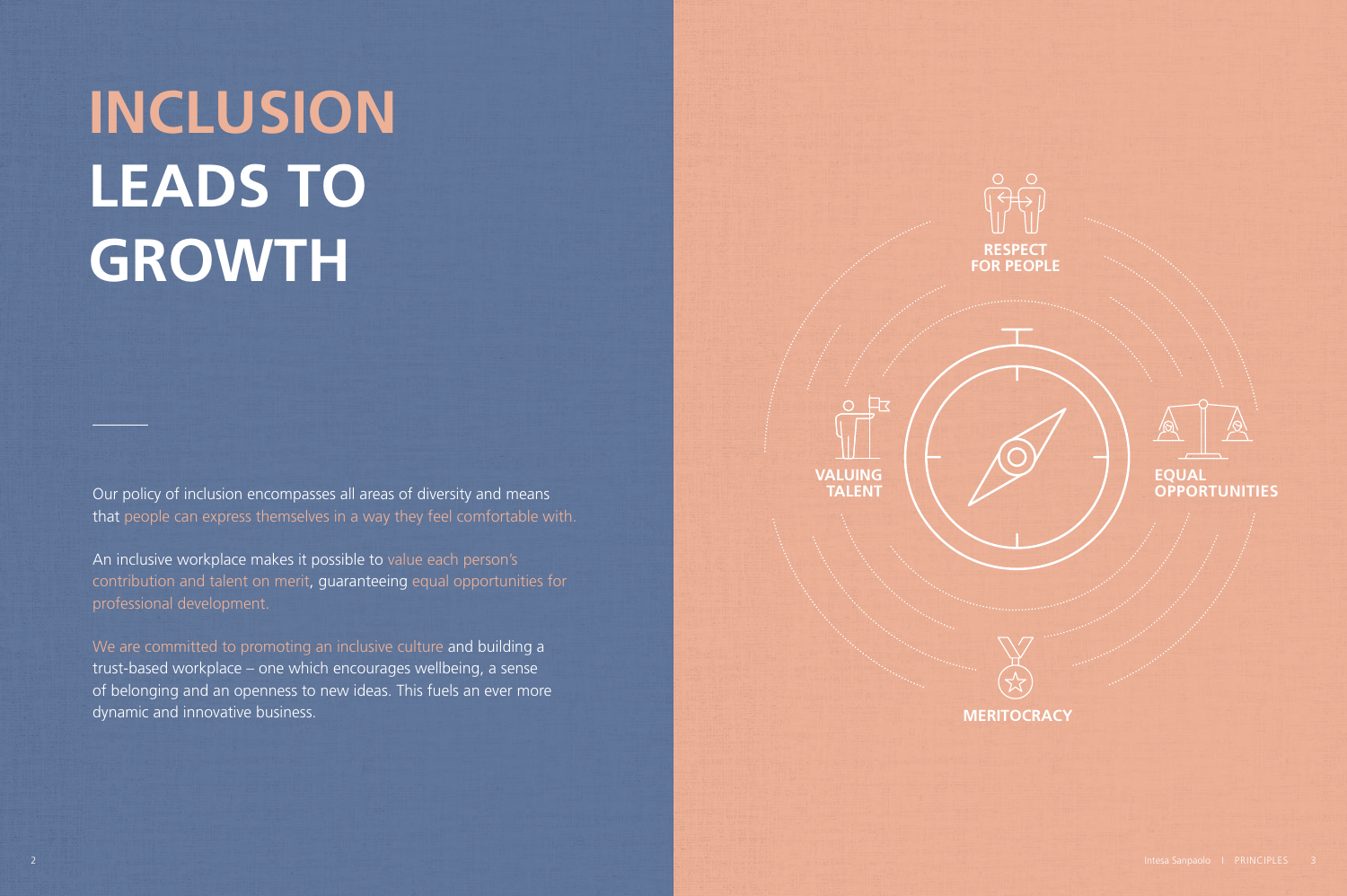### **PROGRESS REQUIRES BALANCE**

We reached gender balance in our workforce some time ago.

### **LEADERSHIP**

Succession planning for leadership roles with male and female candidates for each role





### **EXECUTIVE APPOINTMENTS**

Gender-balanced candidates for executive roles

### **PROMOTIONS TO MANAGEMENT ROLES**

Gender-balanced first-round candidates for management roles

### **RECRUITMENT**

Gender-balanced recruitment and openness to multiculturality



And to achieve it at every level of our company, we've implemented a company welfare system, awareness-building initiatives, training and management development programmes and continual monitoring of our human resources processes.

So that we all remain focused, we've established four simple rules for our selection and managerial development processes.

Because all that matters to us is merit – wherever it comes from.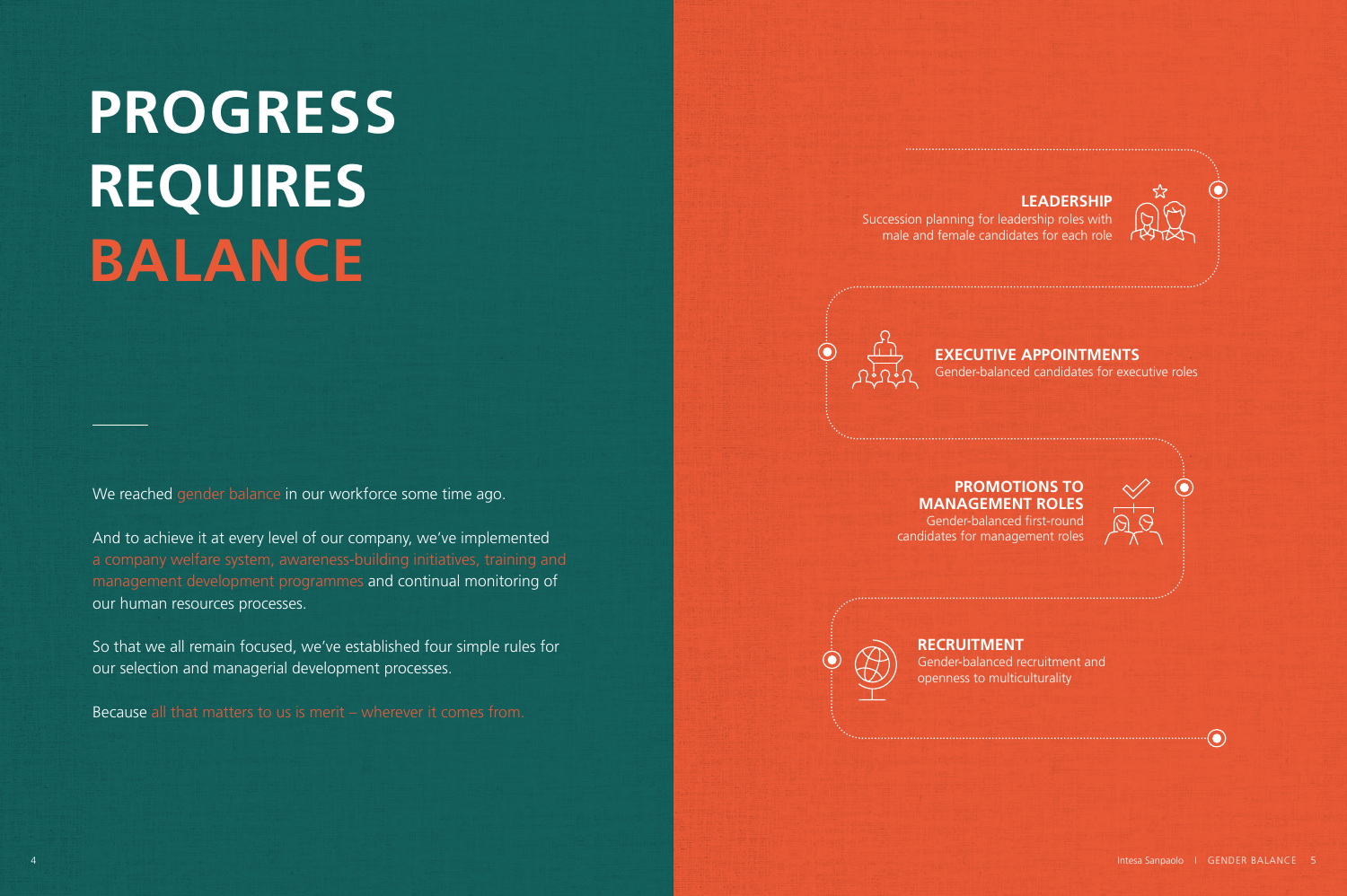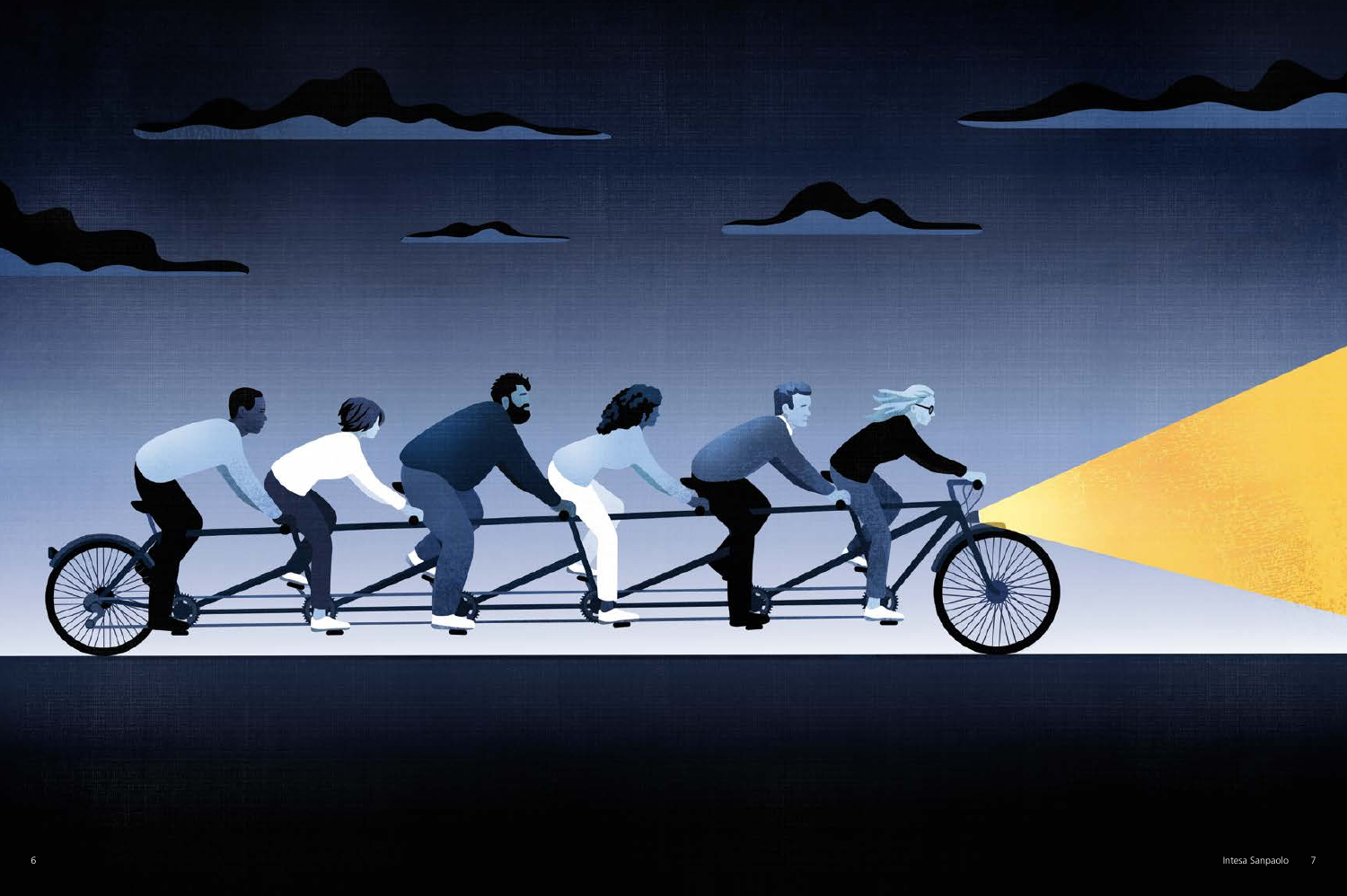# **OUR BEHAVIOUR: MAKING THE DIFFERENCE**

Work**-related activities**

**Business trips**

**Training**

**Office** or **branch**-based

We listen to others and try to understand different perspectives

 $(\neg)$ 

Company **social events**

We're careful about other people's needs

 $O$   $O$   $O$ 

The behaviour of each of us has an influence on everything around us. It drives change and helps establish the culture of the environment in which we work and live.

The starting point of our journey towards inclusion is the awareness that every day we build the reality we aspire to. And we do it together.

Our language is based on respect and acceptance of others



We don't pass judgement on other people and who they are

We all need to contribute to inclusion.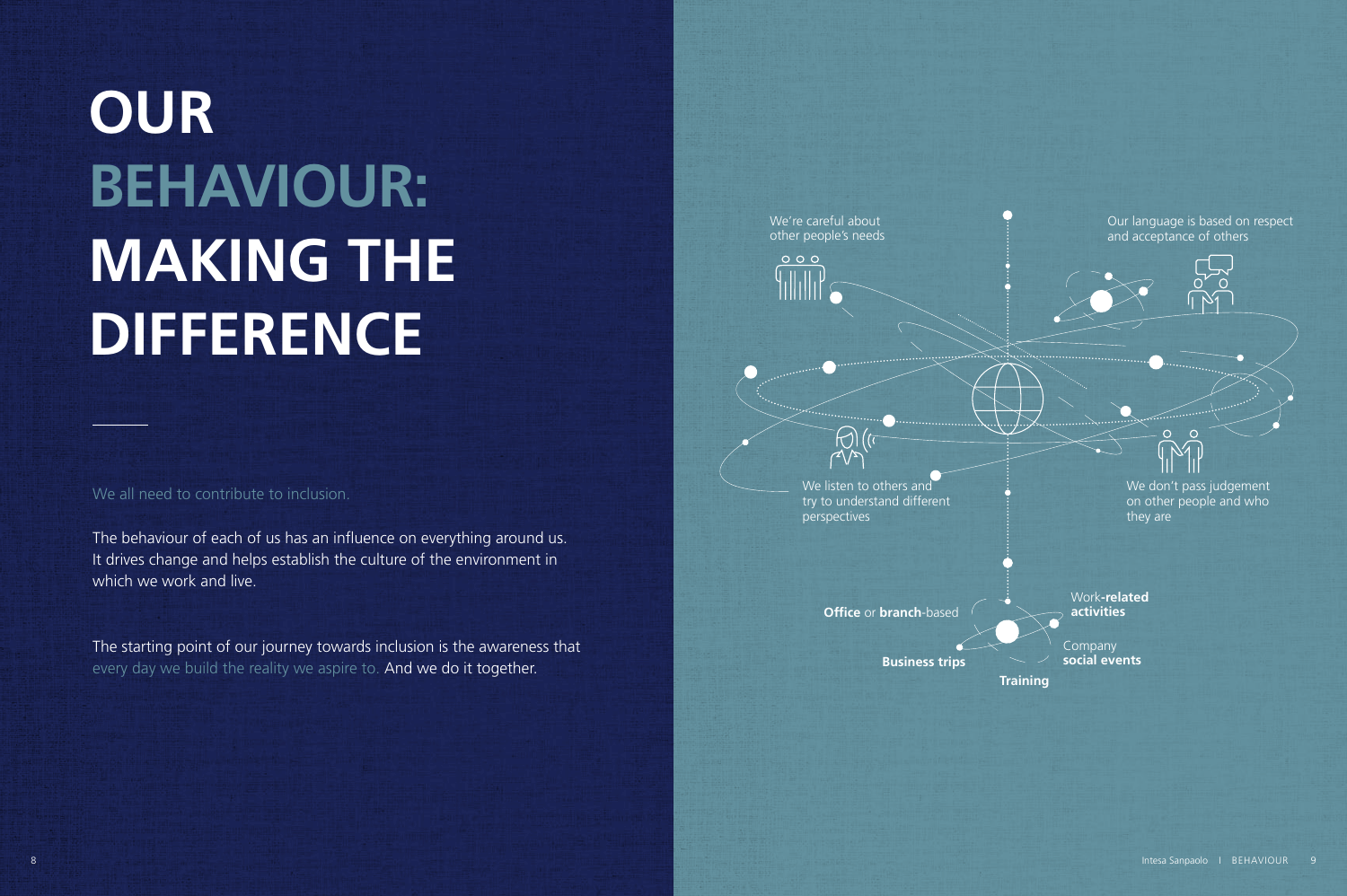# **OUR MANAGERS TAKE THE LEAD AS AMBASSADORS FOR OUR VALUES**

**TOWARDS**

**THE**

**POWER DISCRIPTION OF DISCRIPTION** 

customers

**WE ENCOURAGE** everyone to express their own opinion, their needs and any difficulties

suppliers

other stakeholders

**WE PROMOTE** behaviour and language based on respect and inclusion

**WE REFLECT** on biases that could influence our decisions

**WE ENSURE** that everyone has access to our initiatives and has all the information required to be fully engaged and participate in team activities

**WE RECOGNISE** talent, even when it is expressed in ways that are not as common as others

### **OUR MANAGERS KNOW THAT THEY<br>ARE AN EXAMPLE TO FOLLOW, AND AND**

#### **WE REPRESENT AND ACT ON**

the company's management style and values

**ACT ACCORDINGLY**

Valuing diversity, supporting inclusiveness and establishing a climate of trust are the key building blocks for long-term, sustainable excellence.

Each of our managers embodies this behaviour with full awareness that they are an example to our employees and the wider community.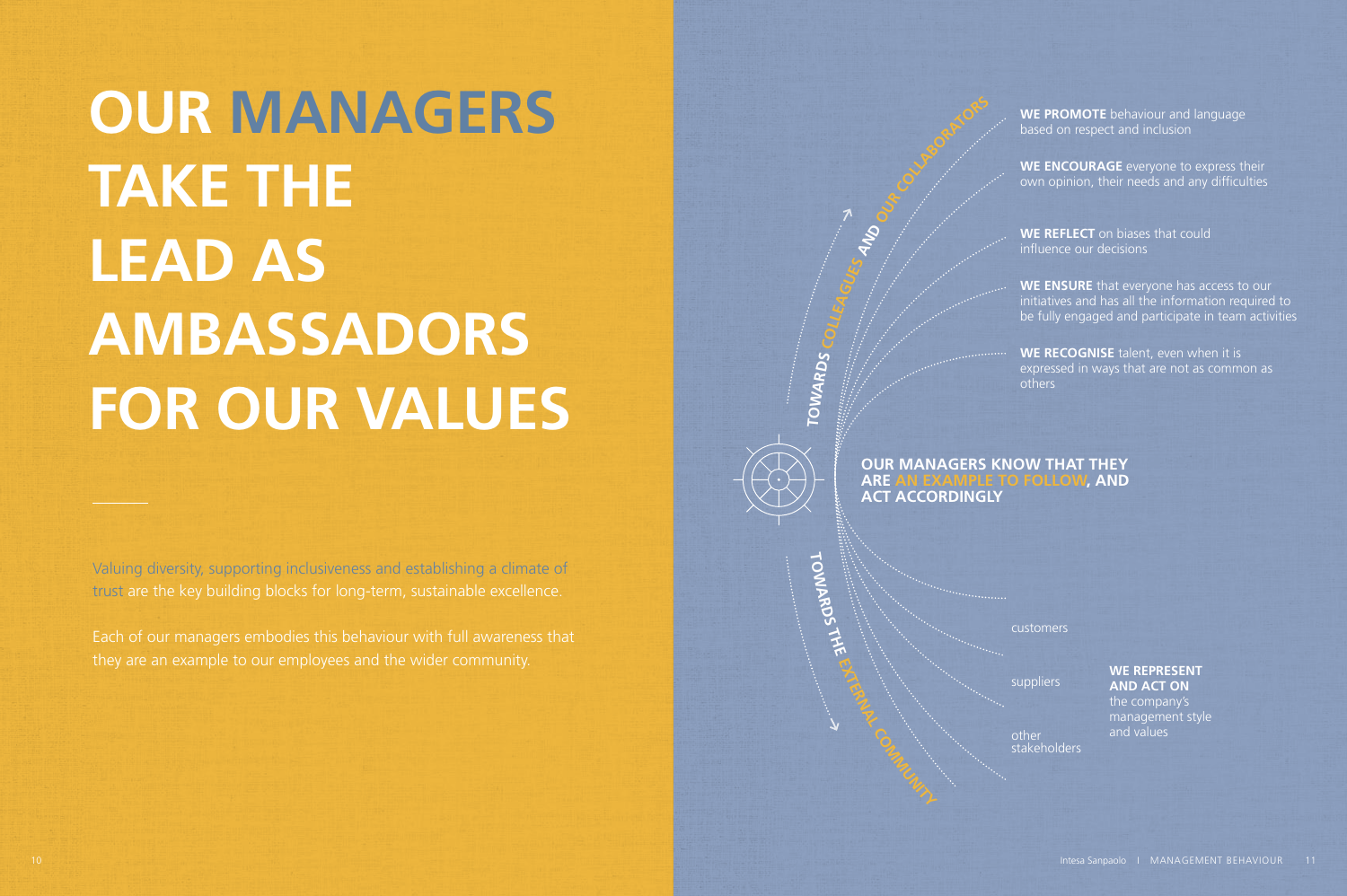#### $\bullet$ **SCHOOLS AND UNIVERSITIES**

## **INCLUSION: PURSUING A BROADER AIM**

We encourage students to follow their educational dreams and ambitions at all levels of education – without interference or limitations

#### **SOCIETY**

We promote inclusive values and take concrete action to help the most vulnerable and disadvantaged achieve their personal and

 $\bullet$ 

### **BUSINESS COMMUNITY AND OTHER COMPANIES**

 $\bullet$ 

We advocate the adoption of good practices by sharing our own experiences

#### **CUSTOMERS, PARTNERS AND SUPPLIERS**

As a prerequisite to expect all our stakeholders to share the principles of valuing differences and inclusion

We create value for the communities in which we operate through not only our results, but through concrete actions to achieve a more open and inclusive culture and society.

As a large company, we are aware of our responsibility to foster inclusive and sustainable growth at a local level and we share our values throughout all our stakeholder relationships.

Because true change takes place when we share the values we believe in.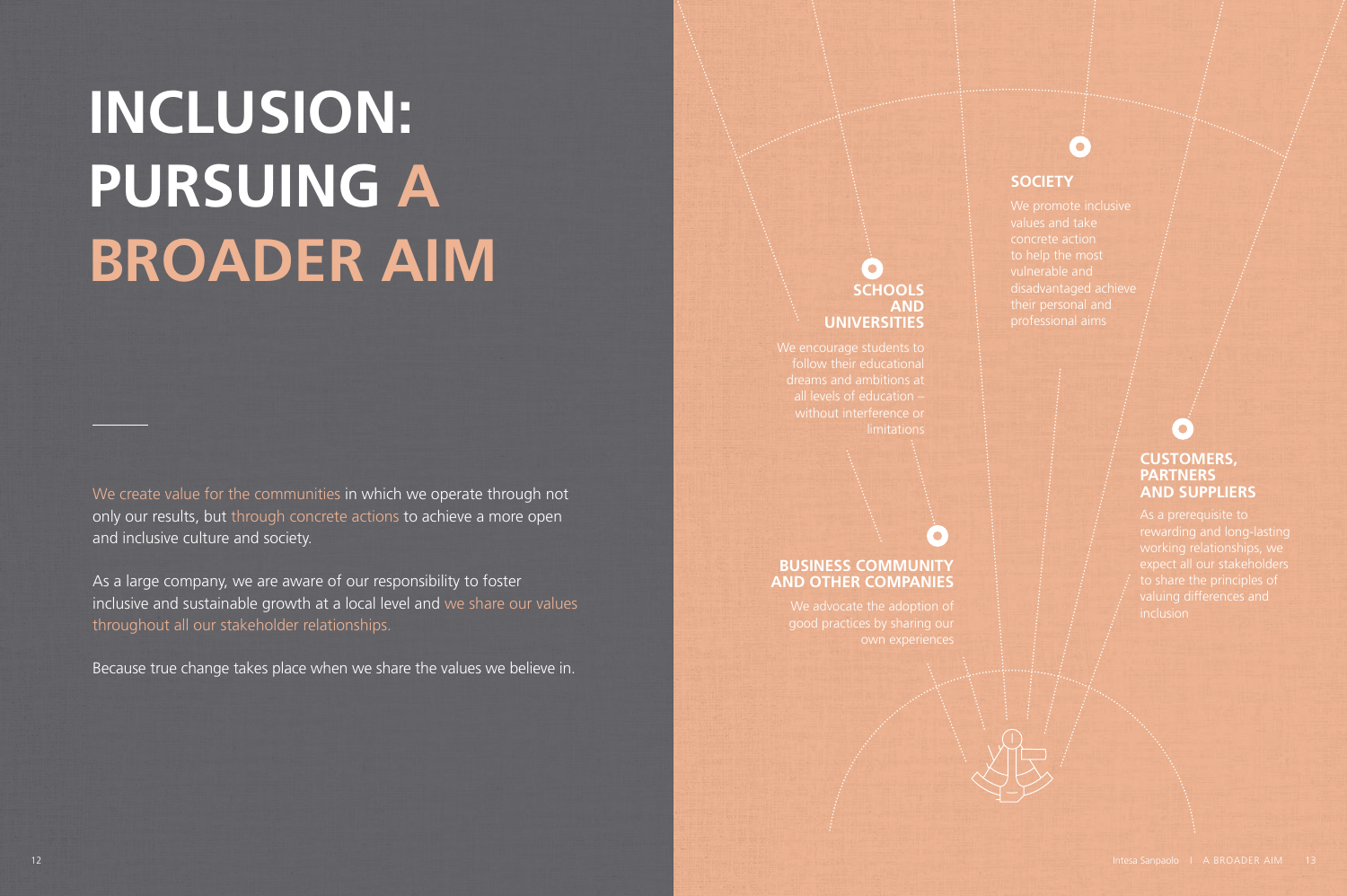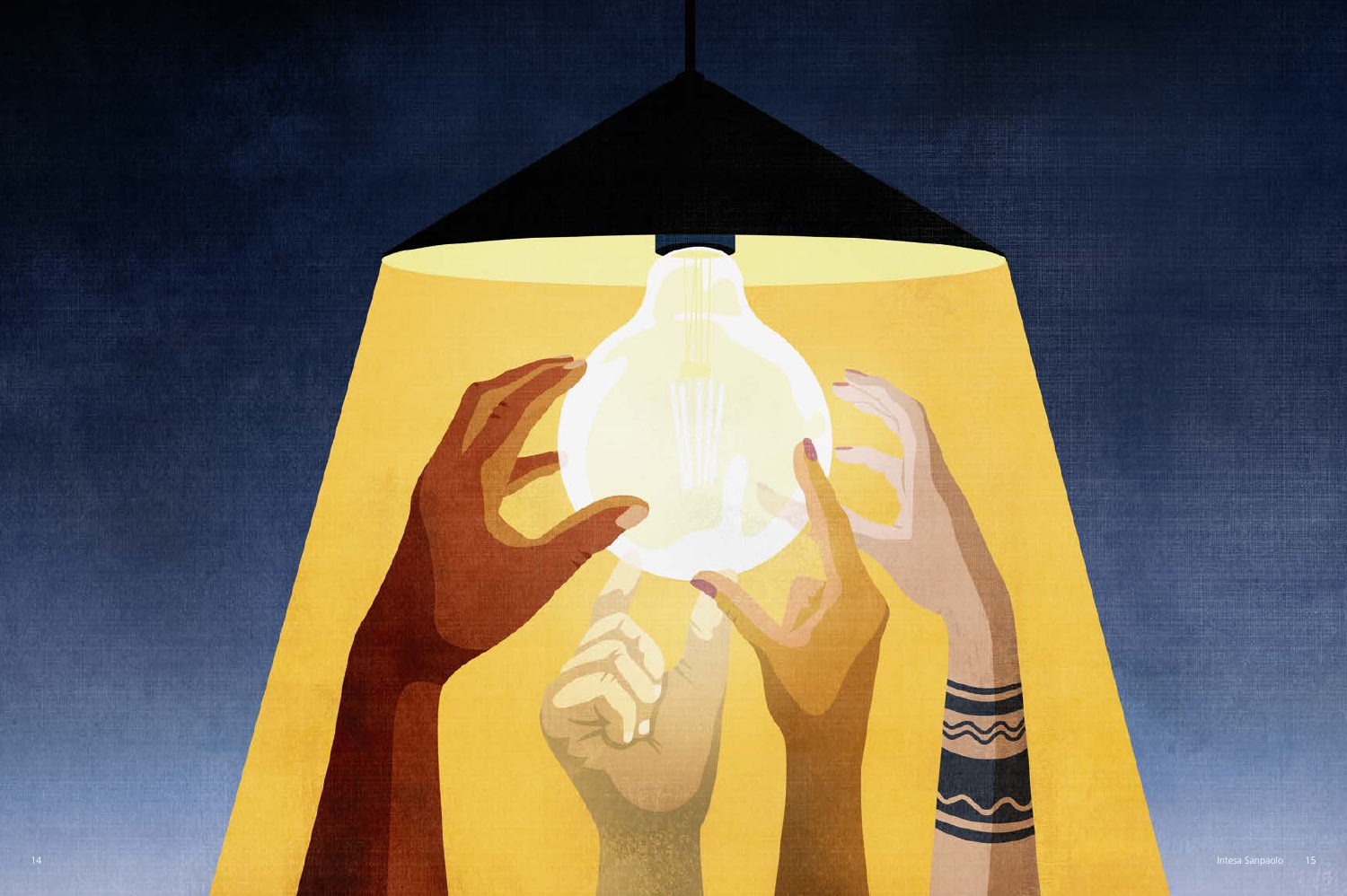**Illustrations:** Benedetto Cristofani

> **Concept Design and Layout:** Mercurio GP